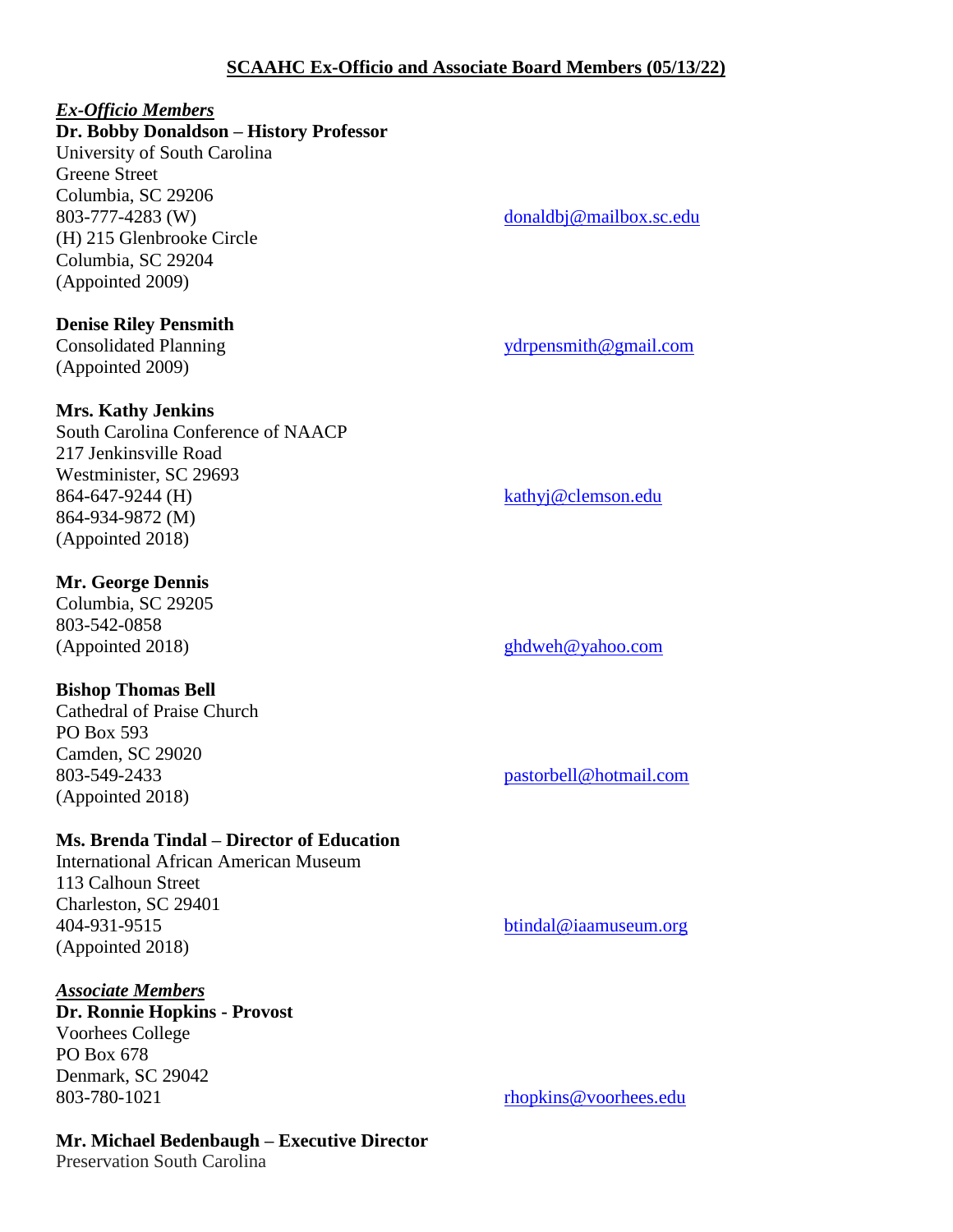PO Box 506 Prosperity, SC 29127 Tel: 803-924-9979 [Mike@preservesc.org](mailto:Mike@preservesc.org)

# **Dr. Jacob Butler –Professor/Vice President**

Morris College 100 W. College Street Sumter, SC 29150-3599 803-934-3433 (W) [jbutler@morris.edu](mailto:jbutler@morris.edu)

#### **Ms. Dawn Dawson-House, Executive Director**

WeGOJA Foundation 25 Carriage Oaks Ct. (H) Columbia, SC 29229

# **Mr. M. Richard DeVoe – Executive Director**

S.C. Sea Grant Consortium 287 Meeting Street Charleston, SC 29401 P: 843-953-2078 (W) F: 843-953-2080 (F) [devoemr@cofc.edu](mailto:devoemr@cofc.edu)

#### **Rev. Merritt Graves – Pastor**

Mt. Zion AME Church 3100 Brookstone Drive Effingham, SC 29541 Hm: [843-292-9559](tel:843-292-9559) Wk: [843-662-2316](tel:843-662-2316)

#### **Dr. Louis Venters – History Professor**

(W) Frances Marion University FH273 PO Box 100547 Florence, SC 29502 843-661-1593 [lventers@fmarion.edu](mailto:lventers@fmarion.edu)

#### **Dr. Larry Watson – History Professor**

South Carolina State University (H) 305 Massingill Road Columbia, SC 29210 803-413-4628 [WATSONLD@mailboxsc.edu](mailto:WATSONLD@mailboxsc.edu)

### 803-467-0202 [ddawsonhouse@gmail.com](mailto:ddawsonhouse@gmail.com)

### Cell: 843-409-4720 [gravesmerritt@yahoo.com](mailto:gravesmerritt@yahoo.com)

# **Ms. Oveta Glover – Director of Residential Life & Health Services**

(W) Allen University [1530 Harden St](https://maps.google.com/?q=1530+Harden+St.%0D+Columbia,+S.C.%C2%A0+29204%0D+803&entry=gmail&source=g)reet Columbia, SC [29204](https://maps.google.com/?q=1530+Harden+St.%0D+Columbia,+S.C.%C2%A0+29204%0D+803&entry=gmail&source=g)